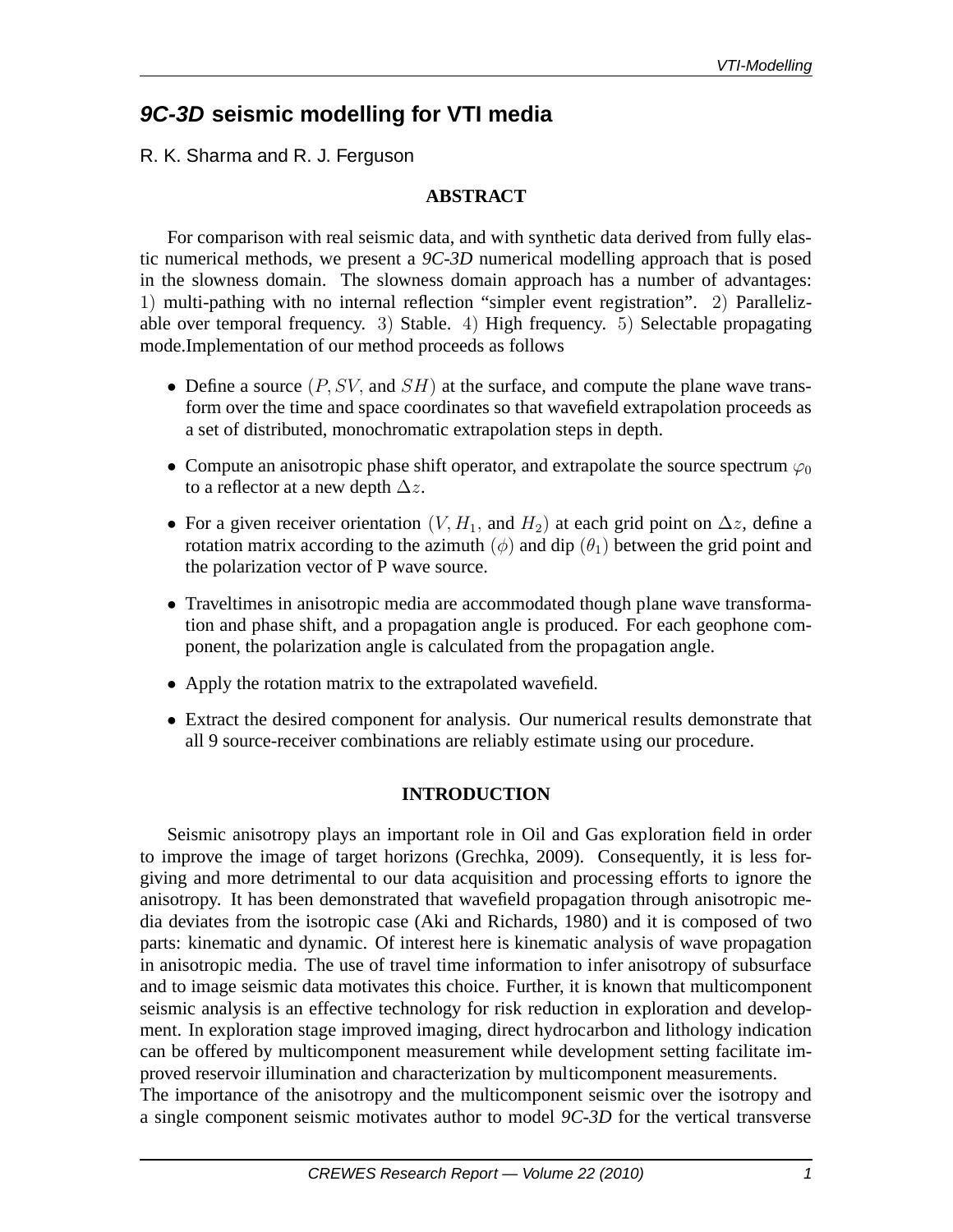isotropic (VTI) media. Here, VTI media is taken into account because of its simplicity in case of the anisotropic media beyond the isotropic media.

### **THEORY**

In seeking of seismic wave interaction with anisotropic media we extrapolate wavefield first and then apply rotation matrix on this wavefield in order to obtain multicomponent data. Now, two parts: phase extrapolation of known source wavefield, and how to build rotation matrix are discussed in the following section.

Wave field extrapolation in the plain wave domain insures efficiency in terms of computational time (Sharma and Ferguson, 2009). Given a source type, the source wavefield is extrapolated from the earth surface to reflector as

$$
\varphi_{\Delta z} = \varphi_0 e^{i\,\Delta z \,q\,\omega} \tag{1}
$$

where  $\varphi_0$  is the spectra of the source wavefield at the surface obtained via the Fast Fourier Transform (FFT)

$$
(t \to \omega, x \to p_1 \omega, y \to p_2 \omega)
$$

of the source wavefield. Vertical slowness, q is dependent on horizontal slownesses  $p_1$  and  $p_2$  and seismic velocity through the scalar wave-equation. In anisotropic media,  $q$  depends on a set of elastic coefficients -  $\alpha_0$ ,  $\beta_0$ ,  $\delta$ ,  $\epsilon$ , and  $\gamma$  for transversely isotropic (TI) media. Source wavefield  $\varphi_{\Delta z}$  is the wavefield at depth  $\Delta z$  after extrapolation, and q is the vertical slowness and is known for different seismic wave modes in anisotropic media (Ferguson and Margrave, 2008).

After extrapolation, the source wavefield resides on the reflecting plane. Together, the polarization directions of P-, SV-, and SH-waves (compression, vertical shear, and horizontal shear respectively) characterize a 3 dimensional co-ordinate system defined here as the survey co-ordinate system, while the recording coordinate system is characterized by the three component directions of a 3C geophone.

To model the arrival of a  $3C$  wave, we rotate the co-ordinate system from the survey co-ordinate to the recording co-ordinate system to register the source energy on the vertical, in-line, and cross-line components. With the basic method of a co-ordinate system transformation (Neufeld and Clayton, 2000), we transform the survey coordinate system into the recording system by rotation  $\theta_1$  degrees about the x axis followed by a rotation  $\phi$ degrees about the  $z$  axis.

The polarization angle  $(\theta_1)$  is the angle that polarization vector of the incident compressional wave make with the vertical component of  $3C$  geophone. From the basic knowledge of wave propagation through the anisotropic media it has been demonstrated that polarization direction of compression wave deviates from the propagation direction but can be computed for given propagation angle (Slawinski, 2003). Now to compute the polarization angle( $\theta_1$ ), first the propagation angle( $\theta$ ) is computed. Angle  $\theta$  is the angle that the slowness vector of an incident plane wave makes with the vertical component of a 3C geophone and can be computed as described below. These angles  $(\theta, \phi)$  are defined pictorially in Figure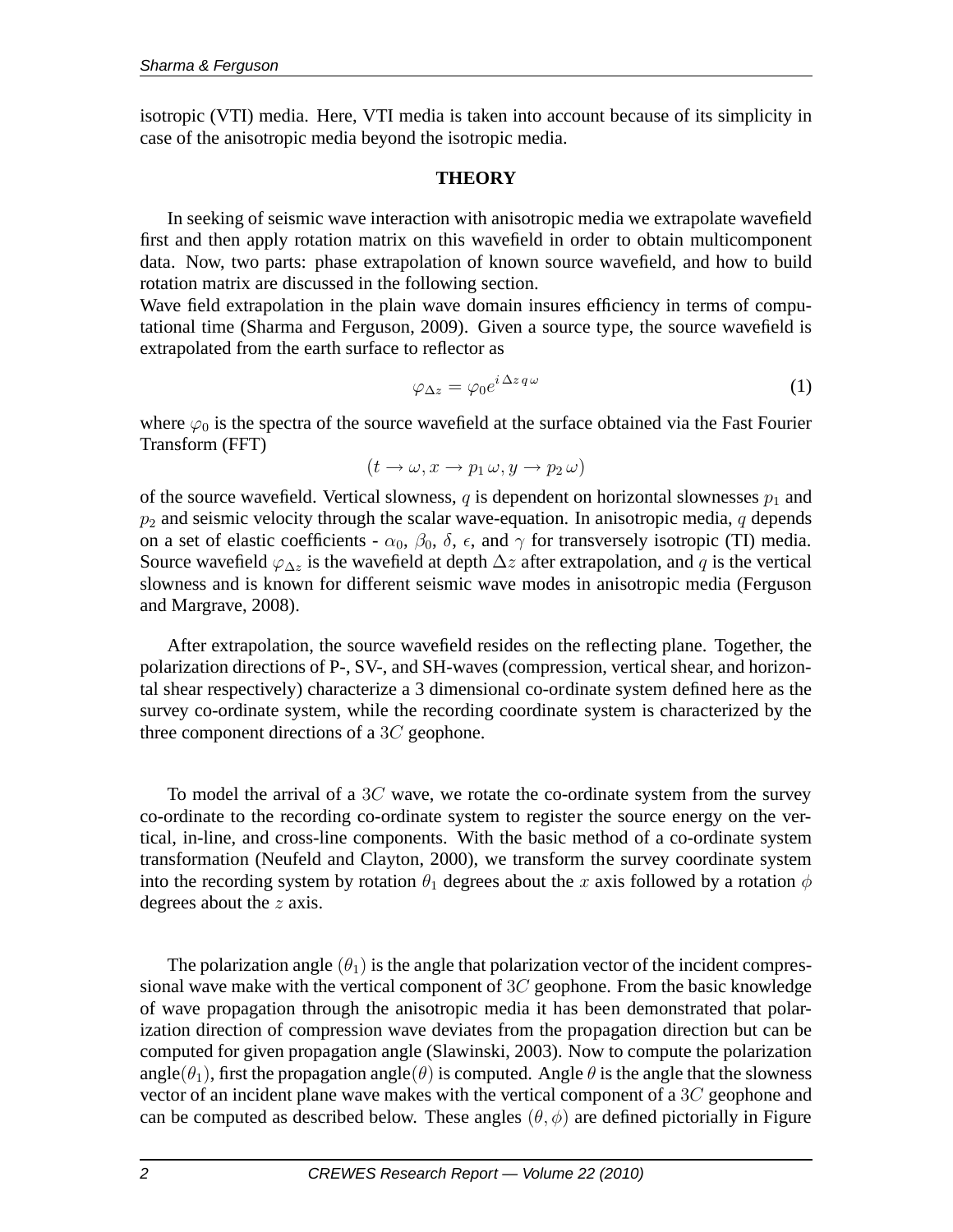1. A hypothetical geophone indicated by three orthogonal blue lines is aligned with spacial



FIG. 1: A hypothetical 3C geophone at a grid point . "I" represents the normal to an incident plane wave and azimuth is measured relative to y axis. Azimuth  $\phi$  indicates the in-line direction and the cross-line direction is characterized by 90◦ .

axes  $x, y$ , and  $z$ . The normal to an incident plane wave is indicated by symbol "I", and the horizontal projection of "I" is indicated by  $H_p$ . Azimuth  $\phi$  is the angle which the horizontal component y makes with  $H_p$  and indicated on this figure. The propagation angle  $\theta$  is the angle between the vertical component  $z$  and "I".

The slowness vector  $\hat{p}$  characterizes the direction of the incident wavefield according to (Ferguson and Margrave, 2008),

$$
\hat{\mathbf{p}} = \frac{p_1 \,\hat{\mathbf{i}} + p_2 \,\hat{\mathbf{j}} + p_3 \,\hat{\mathbf{k}}}{\sqrt{p_1^2 + p_2^2 + q^2}},\tag{2}
$$

where  $p_1$ ,  $p_2$  and q are the horizontal components and vertical component of  $\hat{p}$  respectively. The unit normal associated with a  $3C$  geophone at a grid location is

$$
\hat{\mathbf{a}} = \sin \theta_a \cos \phi_a \hat{\mathbf{i}} + \sin \theta_a \sin \phi_a \hat{\mathbf{j}} + \cos \theta_a \hat{\mathbf{k}},
$$
\n(3)

where  $\theta_a$  and  $\phi_a$  are the dip and azimuth of the normal to the interface respectively.

The angle  $\theta$  between  $\hat{p}$  and  $\hat{a}$  is then computed by cross product according to (Ferguson and Margrave, 2008)

$$
\sin \theta = |\hat{\mathbf{p}} \times \hat{\mathbf{a}}|,\tag{4}
$$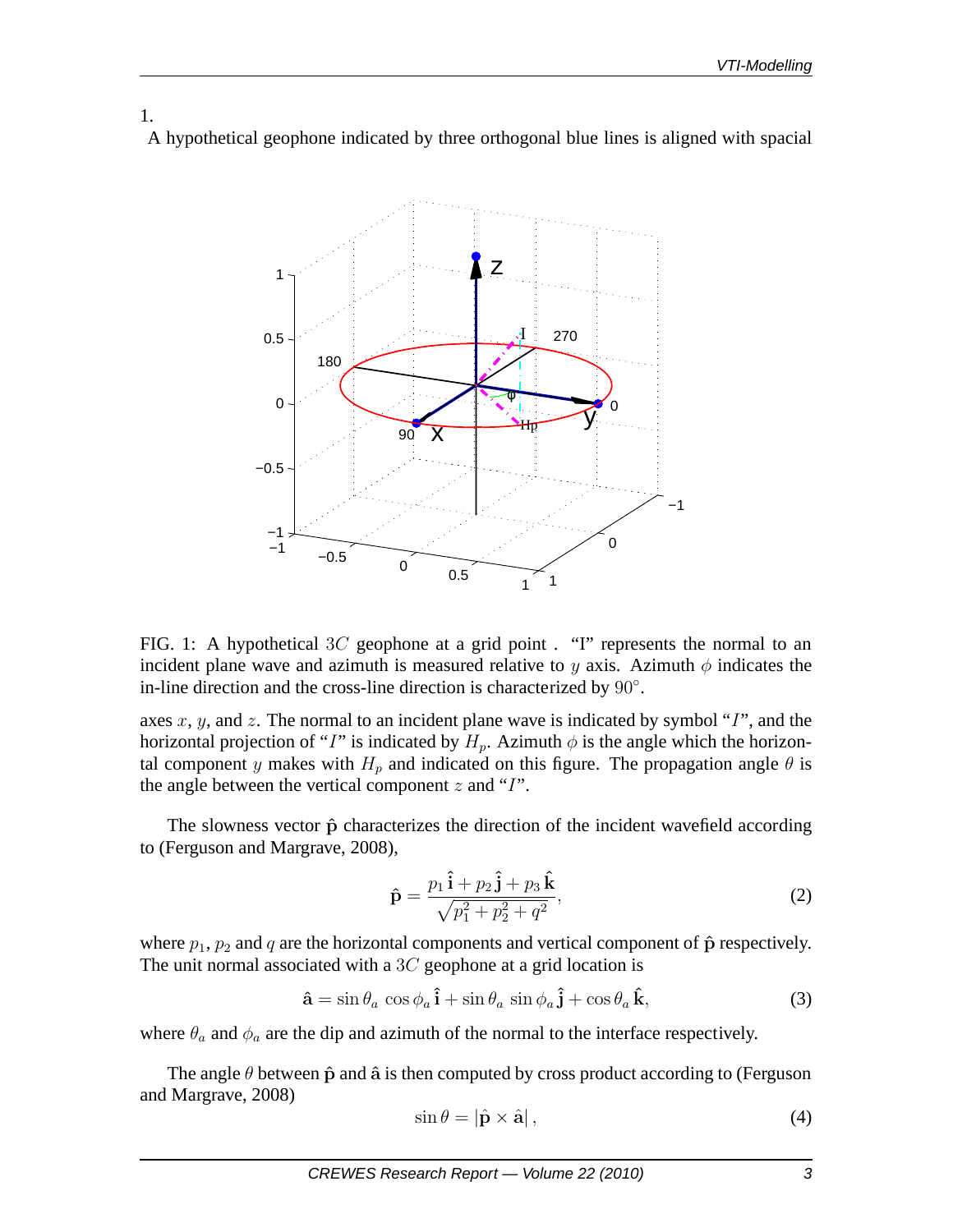where  $\times$  indicates cross product. Note, though we restrict our discussion here to horizontal interfaces  $(\hat{a} = \hat{k})$  for simplicity, we anticipate implementation of dipping interfaces as an extension to this approach.

Propagation angle  $\theta$ , once computed, is used to calculate the polarization angle in terms of elastic coefficients (Slawinski, 2003). We develop a relationship between these two angles in terms of Thomson parameters (Thomsen, 1986) according to

$$
\theta_1 = \tan^{-1} \frac{\left(\alpha^2 \left(\theta\right) - \beta_0^2 \sin^2 \theta - \alpha_0^2 \cos^2 \theta\right)}{\sqrt{\left[\alpha_0^2 - \beta_0^2\right] \left[\alpha_0^2 \left[2 \delta + 1\right] - \beta_0^2\right]} \sin \theta \cos \theta},\tag{5}
$$

where  $\theta_1$  is the polarization angle of a P-wave where  $\alpha(\theta)$  is P-wave velocity, and the polarization angle of a SV-wave when  $\alpha(\theta)$  is shear wave velocity. Propagation angle  $\theta$ is computed from equation 4. P-wave polarization angle can be computed from known polarization angle of SV-wave  $(\theta_{SV})$  by subtracting 90 to  $(\theta_{SV})$  (Tsvankin, 2001). Now, given  $\theta_1$  and a known source, effective 3C recording  $D_{\theta_1}$  is computed

$$
D_{\theta_1} = \begin{bmatrix} 1 & 0 & 0 \\ 0 & \cos \theta_1 & \sin \theta_1 \\ 0 & -\sin \theta_1 & \cos \theta_1 \end{bmatrix} W,
$$
 (6)

where W describes the known source type. Generally, a  $3C$  source wavefield is written in matrix form as (Ferguson, 2009)

$$
W = \begin{bmatrix} S_1 \\ S_2 \\ P \end{bmatrix}, \tag{7}
$$

where  $S_1$ ,  $S_2$  and P are the cross-line, in-line and vertical components of the source respectively. A vertical source wavefield, for example, is written

$$
W = \begin{bmatrix} 0 \\ 0 \\ P \end{bmatrix} . \tag{8}
$$

Figure 2 depicts four 3C geophones positioned at grid points 200 m below a source position. 1, 2, 3 and 4 describe the four quadrant of a circle whose periphery trace the azimuth from 0 to 360◦ and has the in-line and the cross-line directions as horizontal and vertical axis. Rotation  $\theta_1$  degrees about the x axis  $(H_1)$  is anti-clockwise for geophones to the left of the source and clockwise for geophones to the right. So, we adopt the convention of a positive angle for anti-clockwise rotation and negative for clockwise rotation (Neufeld and Clayton, 2000).

Azimuth  $\phi$  is the angle between one of the horizontal geophone components and the plane made with the source, and it is calculated from the input parameters of a plane wave. Following rotation  $\theta_1$  degrees about the x axis, the source waveform is rotated  $\phi$  degrees about the vertical axis. A rotation  $\phi$  about the vertical axis is computed and is written as

$$
D_{\phi} = \begin{bmatrix} \cos \phi & \sin \phi & 0 \\ -\sin \phi & \cos \phi & 0 \\ 0 & 0 & 1 \end{bmatrix} W,
$$
 (9)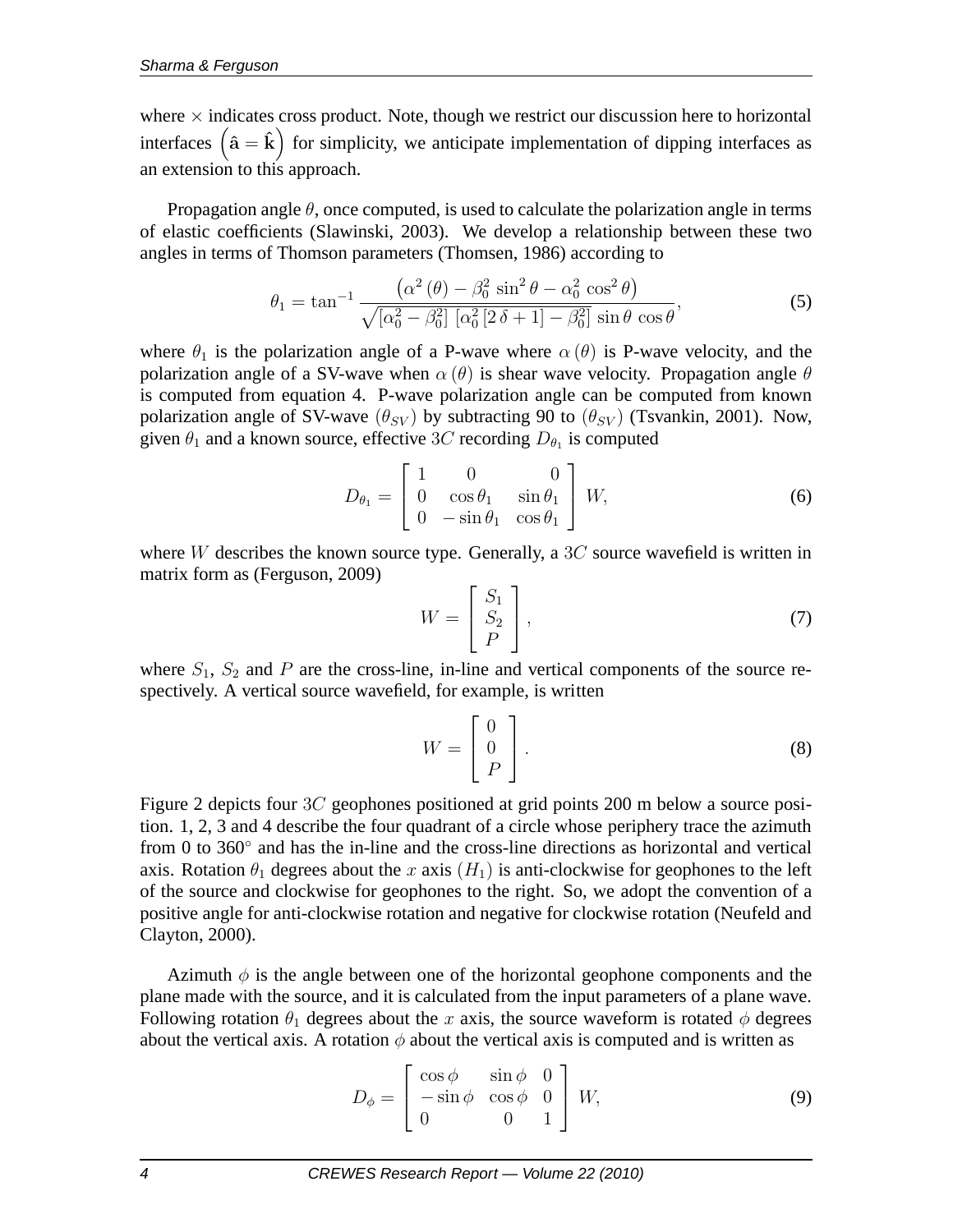

FIG. 2: Schematic representation of considered model and positioning of 3C geophones at reflecting surface. 1, 2, 3 and 4 describe the four quadrant of a circle whose periphery trace the azimuth from 0 to 360 $^{\circ}$  and has y and x axis as horizontal and vertical axis, respectively.

As a single operation, rotation through  $\theta_1$  and  $\phi$  is computed as

$$
D = \begin{bmatrix} \cos \phi & \sin \phi & \cos \theta_1 & \sin \theta_1 & \sin \phi \\ -\sin \phi & \cos \phi & \cos \theta_1 & \cos \phi & \sin \theta_1 \\ 0 & -\sin \theta_1 & \cos \theta_1 \end{bmatrix} W,
$$
 (10)

where D is the source wavefield rotated into the orientation of the  $3C$  geophone. Normally it is written as (Ferguson, 2009)

$$
D = \begin{bmatrix} H_1 \\ H_2 \\ V \end{bmatrix}, \tag{11}
$$

where  $H_1$ ,  $H_2$ , and V are the cross-line, in-line and vertical components of the vector wavefield respectively.

#### **EXAMPLES**

Since up to 75% of oil and gas producing sedimentary basins worldwide are comprised of shales and it is a major contributor to observed seismic anisotropy, a numerical model of a 700 m thick vertical transverse isotropic (VTI) medium (shale) is taken into account here. The anisotropic parameters of this shale in Thomson (Thomsen, 1986) parameters are  $\alpha_0$ =3048 m/s,  $\beta_0$  =1490 m/s,  $\epsilon$ =0.255,  $\delta$ =-0.27, and  $\gamma$ =0.480. Now a known impulsive source is extrapolated through the medium using equation1 in the plane wave domain and transformed back into the space and time domain at the interface. Further, the components of the recorded wavefield on  $3C$  geophones have been sliced through the inline direction and at any given time. The red dashed line highlighted in the circle at the top right corner of Figure 3 c indicates the direction along which a vertical slice through the modelled data is taken. The in-line and cross-line directions are indicated by magenta and blue colour, respectively.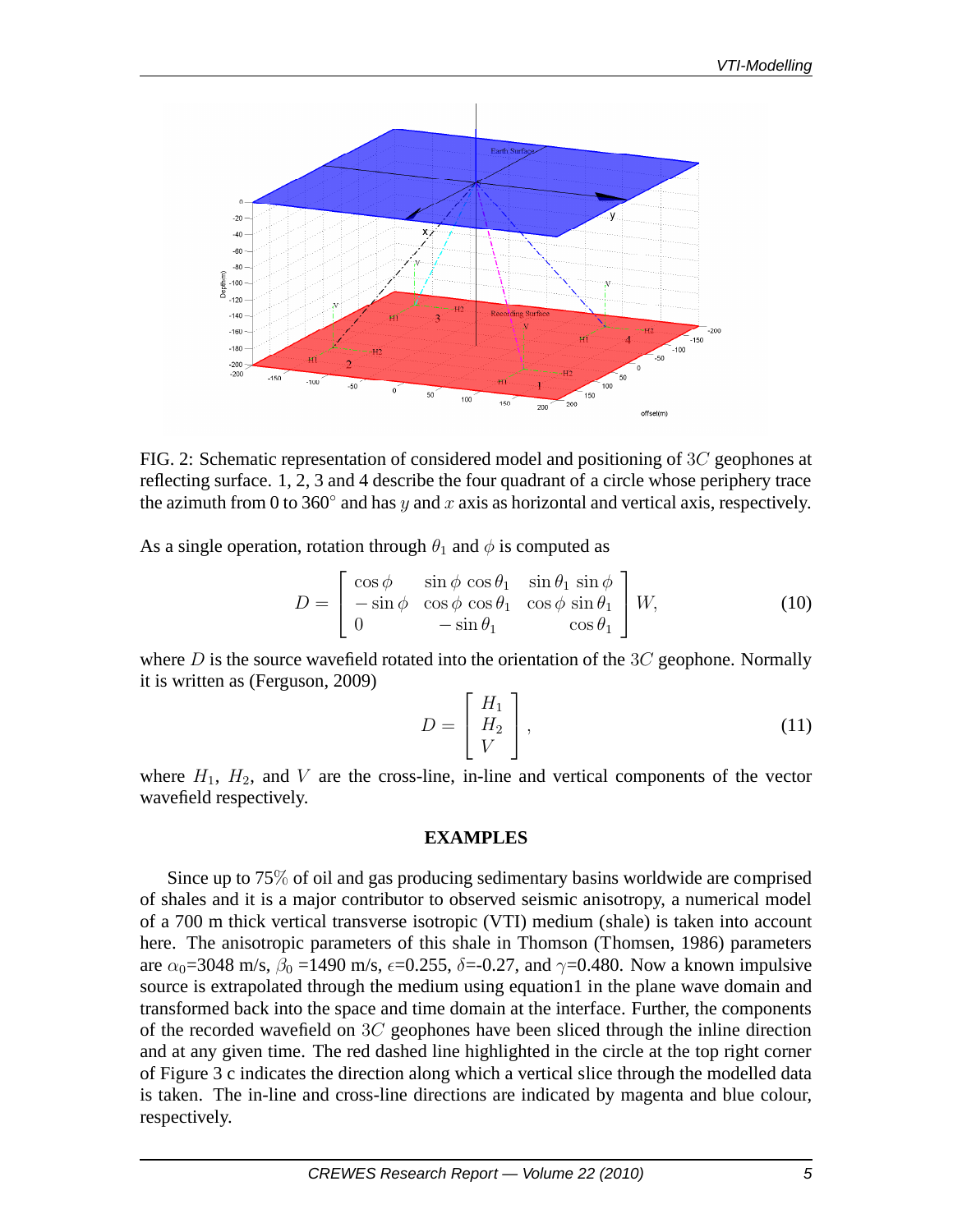

FIG. 3: (a) Registered energy versus offset (REVO) analysis of P-wave on  $H_1$  component illustrate that  $H_1$  component is more favourable for energy registration as offset increases. Polarity reversal appear on the either side of zero offset. (b) (REVO) analysis of P-wave on  $H_2$  component illustrate that  $H_2$  component is more favourable for energy registration near to zero offset. Polarity remains stationary on the either side of zero offset. (c) Recorded P-wave energy on vertical component demonstrate that energy registration on vertical component decreases with offset.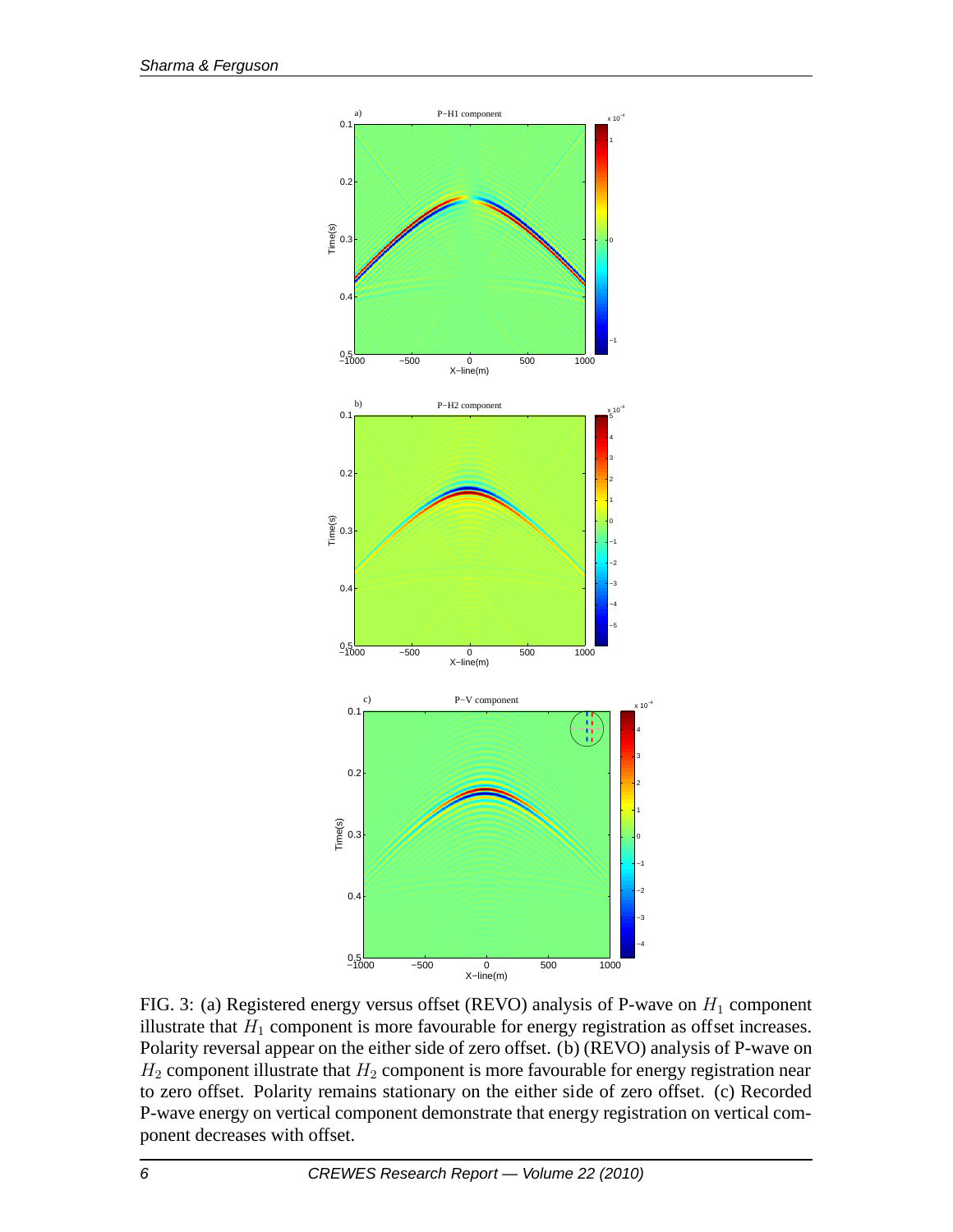Figure 3a shows a cross-line slice of the recorded P-wave energy on  $H_1$  component obtained through the procedure outlined above and can be represented as registered energy versus offset (REVO). REVO analysis reveals that energy registration increases with offset and polarity reversal occur on the either side of zero offset in behalf of different orientation of  $H_1$  components with respect to source on either side. The circle in the top right corner of Figure 3c is the plan view of a recording surface where the source location is in the centre at the origin. REVO analysis of the recorded P-wave energy on  $H_2$  component is shown in Figure 3b. It indicates that energy registration decreases with offset and polarity follow the stationary behaviour on the either side of zero offset due to same orientation of  $H<sub>2</sub>$  components with respect to the source on the either side. Figure 3c shows the REVO of P-wave energy on the vertical component and energy registration decreases with offset. Since the propagation angle increases with offset, it enforces the polarization angle to be increase towards  $H_1$  component along the direction in which the slice of recorded data is taken. Thus, it makes  $H_1$  component more favourable for energy registration at large offset and endorses the obtained REVO analysis.

Figure 4a, b and c indicate the time slices of the recorded P-wave energy on  $H_1$ ,  $H_2$ and  $V$  component , respectively, and reveal the variation of recorded energy versus azimuth (REVA). The obtained circle in  $x-y$  plane manifests azimuthal isotropy of the medium as expected. It shows the efficacy of the proposed extrapolation method. Figure 4a demonstrates that no energy is registered on  $H_1$  component in the in-line direction as expected. Energy registration increases as azimuth increases from 0 to 90 degree. Polarity reversal occur on the either side of a line that bisects the obtained circle along in-line direction. Since  $H_1$  components of 3C geophones of quadrant 1, 2 or 3, 4 (shown in Figure 2) contain the same orientation with respect to the source, they respond to the incident wave field in the same manner. While,  $H_1$  components of quadrant 1, 4 or 2, 3 possess antipode orientation with respect to the source and respond in a opposite way to the incident wavefield and make it possible to endorse the obtained polarity reversal behaviour. REVA analysis of the recorded P wave energy on H2 component (shown in Figure 4b) indicates that the recorded energy decreases as azimuth increases from the in-line direction to the cross-line direction. No energy is registered on  $H_2$  component in the cross-line direction in this case as  $H_1$  component is more favourable. Polarity on the  $H_2$  flips from on either side of a line that bisects the obtained circle along the cross-line direction. The  $H_2$  components of 3C geophones of the quadrant 1, 4 or 2, 3 respond to the incident wavefield in the similar way in behalf of the same orientation of the components with respect to the source. At the same time, the  $H_2$  components of 3C geophones of the quadrant 1, 2 or 3, 4 have the opposite orientation with respect to the source and respond to the incident wavefield in a reversal manner. Figure 4c shows the variation of the recorded P wave energy with azimuth on the vertical component. It demonstrates that the recorded P-wave energy on the vertical component follow the stationary amplitude behaviour and polarity. Since, at a given time the orientation of the vertical component with respect to the incident wavefield remains constant with azimuth,thus, it reinforces the obtained REVA behaviour.

REVO analysis of the recorded SV-wave energy on  $H_1$ ,  $H_2$  and the vertical components are shown in Figure 5a, b and c, respectively. This slice demonstrates an interesting property possessed by SV-waves generated by an SV-source. For anisotropic media, SV-waves triplicate (exhibit three arrivals) when the thickness of the anisotropic medium is signifi-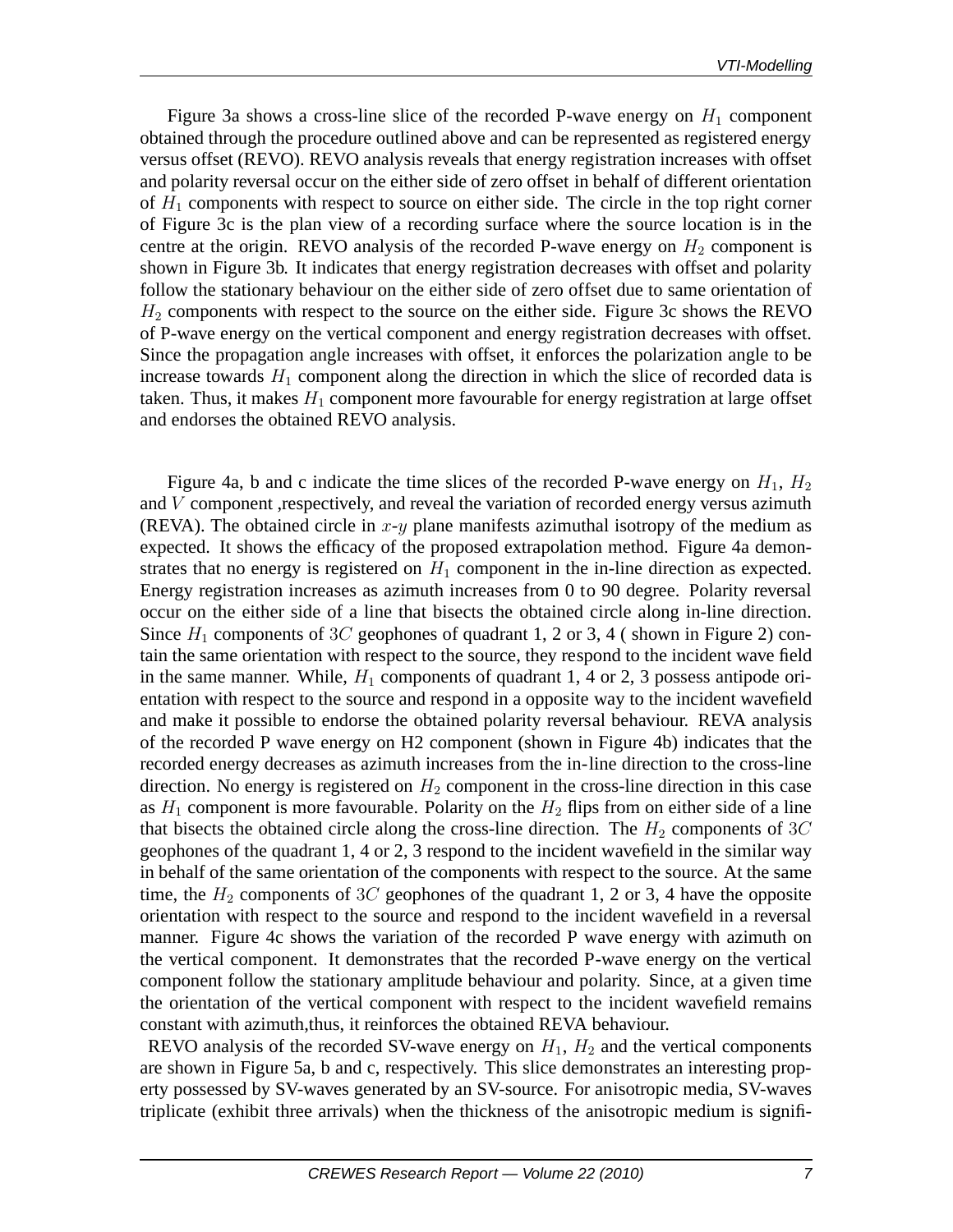

FIG. 4: (a) Registered energy versus azimuth( REVA) analysis of P-wave at  $H_1$  component indicates that energy registration increases as azimuth increases from 0 to 90. Polarity reversal occur on the either side of a line that bisects the circle along in-line direction. (b) REVA analysis of P-wave at  $H_2$  component indicates that energy registration decreases as azimuth increases from 0 to 90. Polarity reversal occur on the either side of a line that bisects the circle along cross-line direction. (c) REVA analysis of P-wave on vertical component reveal the variation of recorded energy and polarity with azimuth.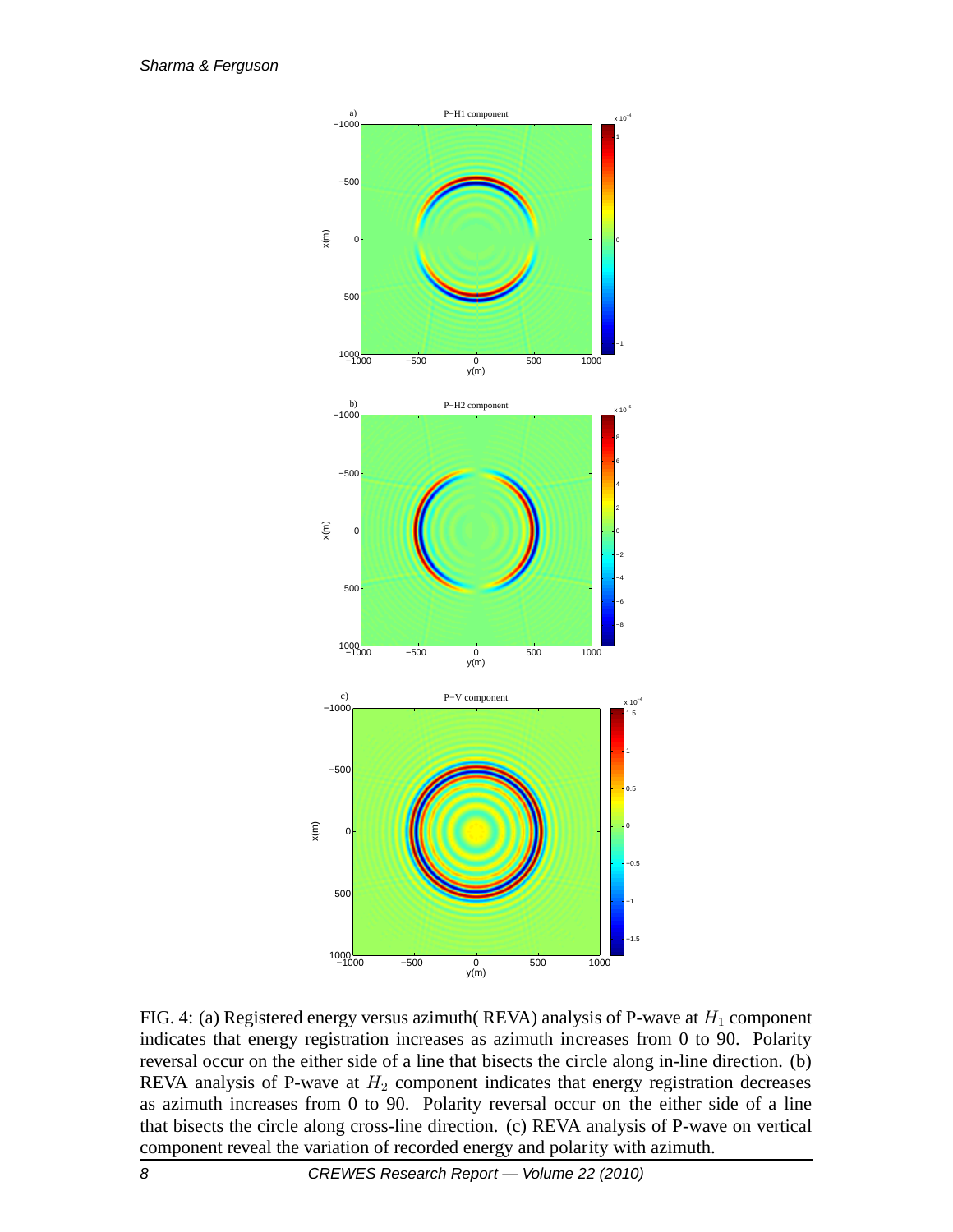

FIG. 5: (a) REVO of SV-wave on  $H_1$  component. The Triplication phenomena occurs in this case. Registered energy decreases with offset. (b) REVO analysis of SV-wave on  $H_2$ component demonstrate that a minuscule amount of energy is registered on  $H_2$  component. (c) REVO analysis of SV-wave on  $V$  component indicates that a registered energy increases with offset. Polarity reversal does not occur on the either side of zero offset.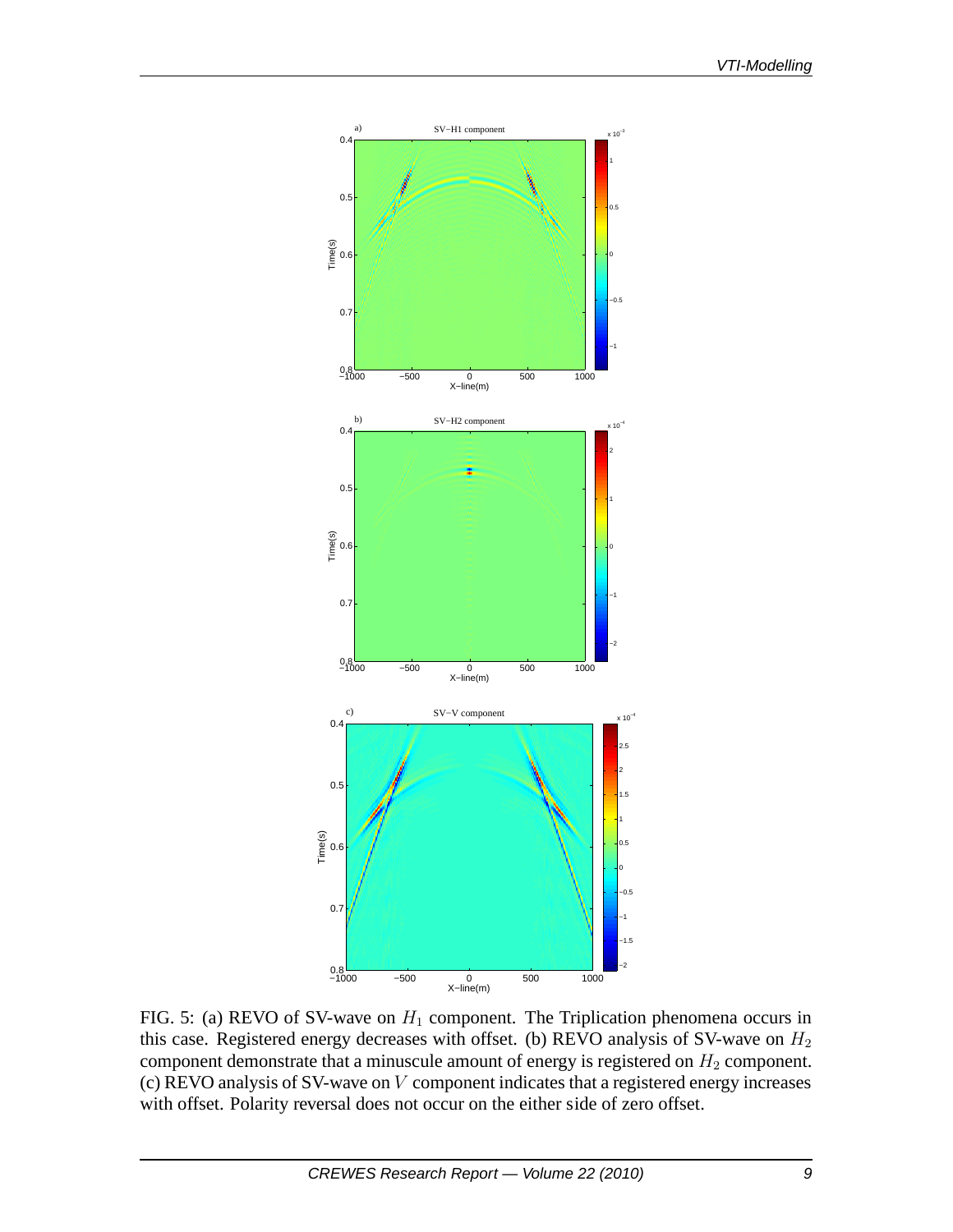cant (Ferguson and Sen, 2004), and this is strongly apparent on V and  $H_1$  in Figure 5. It is demonstrated by Figure 5a that energy registration on  $H_1$  component decreases with offset and polarity reversal is also occurred on the either side of zero offset. Figure 5c shows that vertical component is more favourable for energy registration at large offset. As offset increases, the P-wave polarization angle increases with vertical. Thus, the orientation of the polarization angle of SV-wave, normal to the P-wave polarization angle, increases in the direction of the vertical component and assign it as favourable component for energy registration at large offset.

To verify the triplication phenomenon another approach described by Ferguson (Ferguson and Sen, 2004) is delineated now. According to this approach wave field extrapolation can be done using an estimate  $\tilde{q}$  of true vertical slowness q and an estimate of true depth as

$$
\varphi_{\Delta z} = \varphi_0 e^{-i\Delta \tilde{z}\tilde{q}\omega}.
$$
\n(12)

These estimated parameters are related to the travel time error parameter,  $\Delta \tau$ , via

$$
\Delta \tau_{sv}(p) = 2[zq(p) - \tilde{z}\tilde{q}]. \tag{13}
$$

From the above equation, follows

$$
-\tilde{z}\tilde{q} = \frac{\Delta \tau_{sv}(p) - 2zq(p)}{2},\tag{14}
$$

where  $\Delta \tau_{sv}$  can be defined in terms of the known vertical slowness and its derivatives with respect to Thomson's parameters. Figure 6a shows the in-line slice of the extrapolated wavefield obtained by following the supporting approach and it is the facsimile of the Figure 6b. Thus, the authentication of the triplication phenomena is demonstrated. Figure 7 a,



FIG. 6: (a) In-line slice of the extrapolated SV wavefield by following the supportive approach and it is replica of that obtained by author and shown in (b) part. It shows the authentication of the triplication phenomena.

b and c reveal the variations of the registered SV-wave energy with azimuth on  $H_1$ ,  $H_2$  and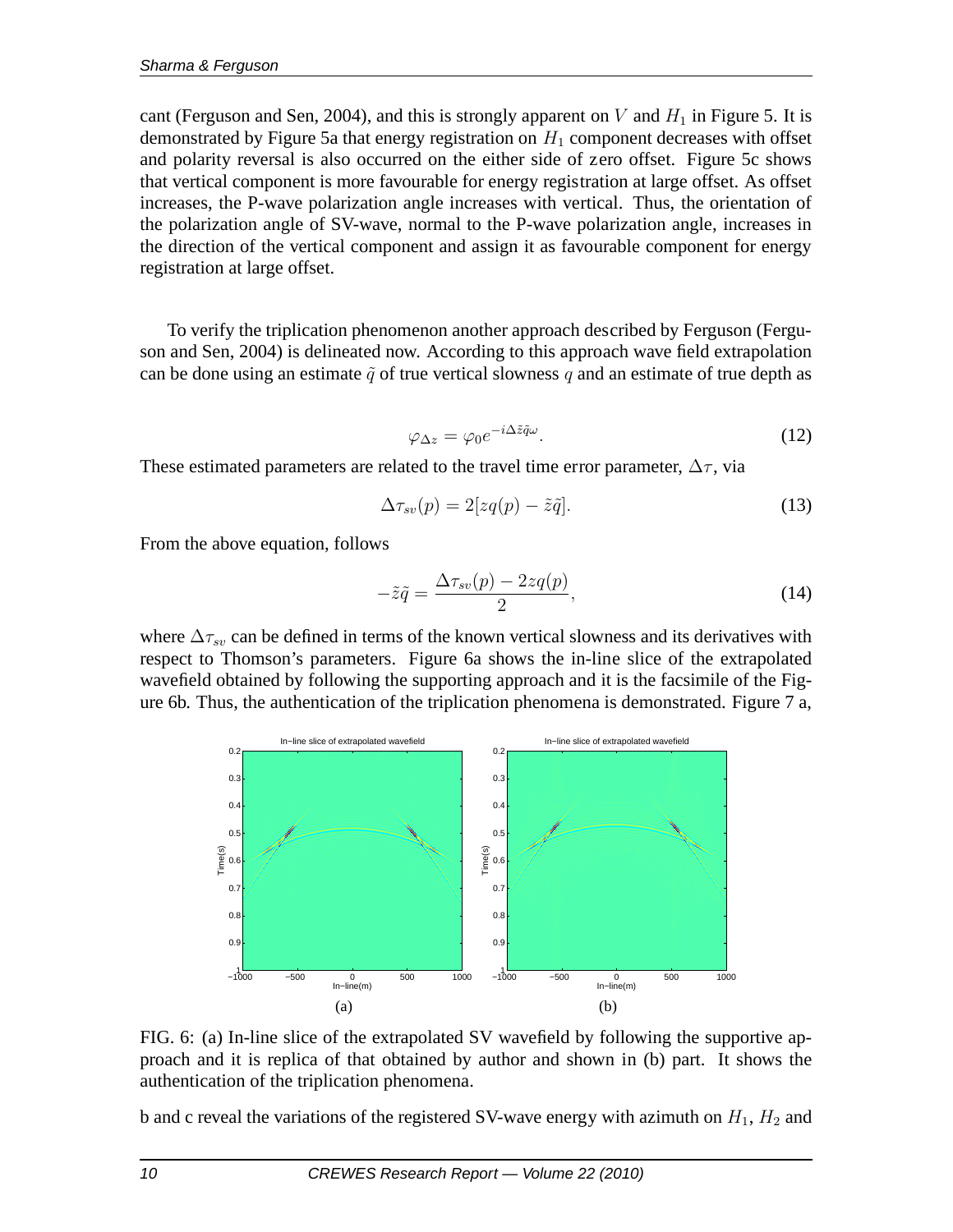the vertical components, respectively. More than one concentric circle is the counterpart of triplication here. Figure 7a indicates that no energy is registered in the in-line direction as expected and the registration increases as azimuth increases. Further, polarity reversal occurs on the either side of a line that bisects the obtained circle along the in-line direction due to the different orientation of  $3C$  geophones of the concerned quadrant with respect to the source. Energy registration on  $H_2$  component decreases with azimuth and no energy is recorded on  $H_2$  component in the cross-line direction as shown in Figure 7b. Again the polarity reversal occurs on the either side of a line that bisects the obtained circle in the cross-line direction. Figure 7c demonstrates the recorded SV-wave energy on the vertical component at given time and it follows the stationary behaviour with azimuth. At a given time the orientation of SV-wave polarization angle with respect to the vertical remains constant for each azimuth and ensures the stationary behaviour of the recorded energy on the vertical component.

REVO analysis of the recorded SH-wave energy on  $H_1$  component indicates that a small amount of energy is registered on the  $H_1$  component and is shown in Figure 8a. Figure 8b shows that SH-wave energy registration on  $H_2$  component decreases with offset and polarity reversal occurs on the either side of zero offset. No energy is registered on the vertical component since SH-wave is decoupled from another seismic waves.

Time slices of the recorded SH wave energy on  $H_1$ ,  $H_2$  and the vertical components are shown in Figure 9a, b and c, respectively. Figure 8a reveals the variation of the recorded SH-wave energy on  $H_1$  component with azimuth and demonstrates that energy registration decreases with azimuth and no energy is registered in cross-line direction. Energy registration on  $H_2$  component increases with azimuth and no energy is registered in the in-line direction.

The zero offset travel time shown in Figures 5a, b, c and 8a, b, c indicates that SH- and SV- waves travel with same velocity along the symmetry axis. It is also noticed here that at large offset the arrival time of the SV- and SH- waves differs from each other. This phenomena is illustrated in more detail through the Figure 10. This figure shows the difference between the arrival time of the SV- and SH-wave at a geophone located at three different offsets' location, such as zero, medium and large offsets. If we ignore the dynamic behaviour of SH- and SV-waves and favourable component for the energy registration and are only concerned about travel time information, the observations from this figure are followed as:

- At zero offset both waves arrive at same time.
- At medium offset SV-wave energy is recognized by the geophone more than one time as supported by the cusps phenomena in anisotropic media.
- However, at far offset, the SH wave arrives prior to SV-wave

. These observations can be endorsed in the reference of the Figure 11. This figure reveals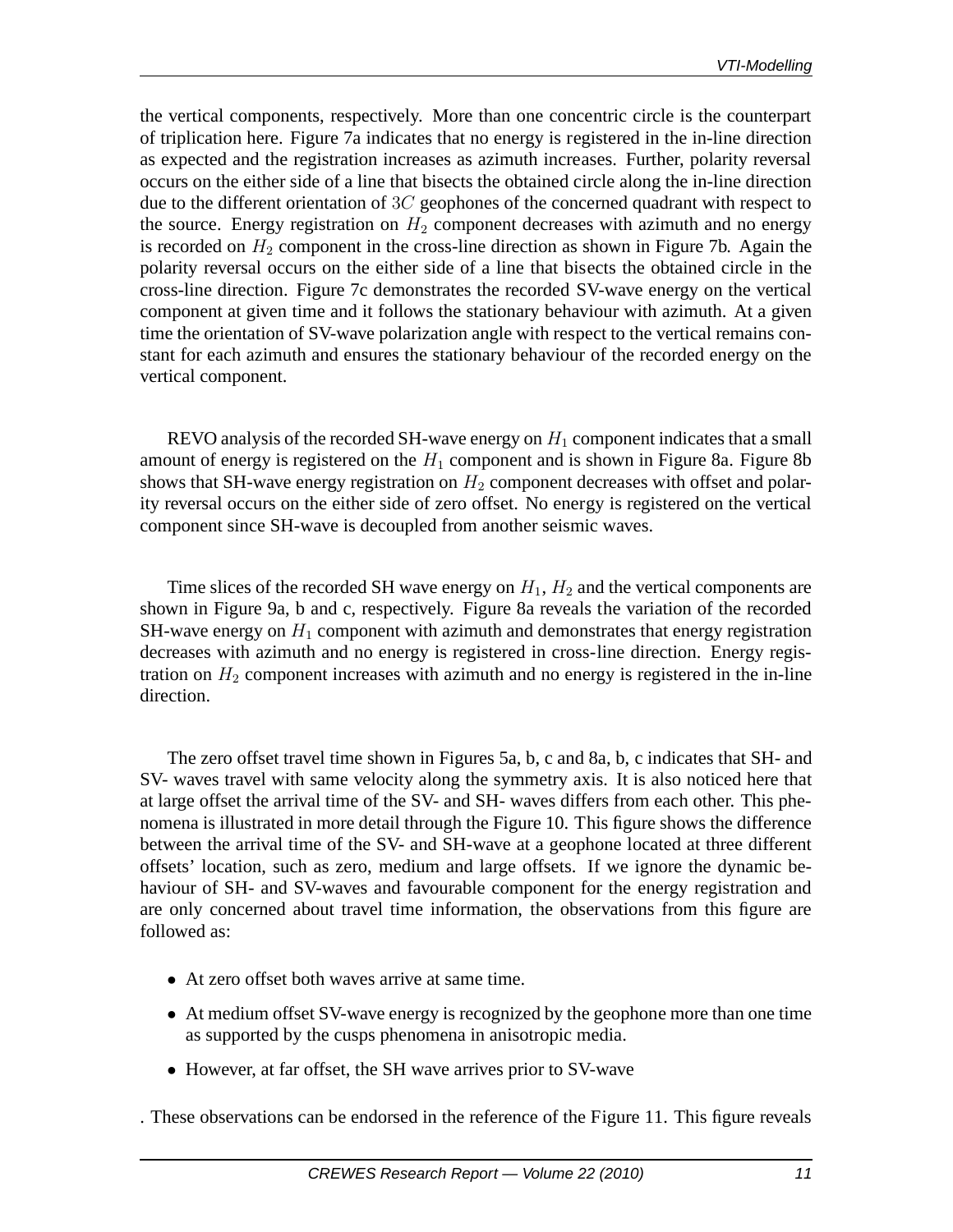

FIG. 7: (a) REVA of SV-wave on  $H_1$  component and more than one concentric circle is the counter part of the triplication. Polarity reversal occur on the either side of a line that bisects the circle along in-line direction. (b) REVA analysis of SV energy on  $H_2$ component demonstrate that  $H_2$  component is more favourable for energy registration in the in-line direction. (c) REVA analysis of SV-wave on  $V$  component indicates that energy registration on V component follows the stationary behaviour. Polarity reversal occur on the either side of a line that bisects the circle along cross-line direction.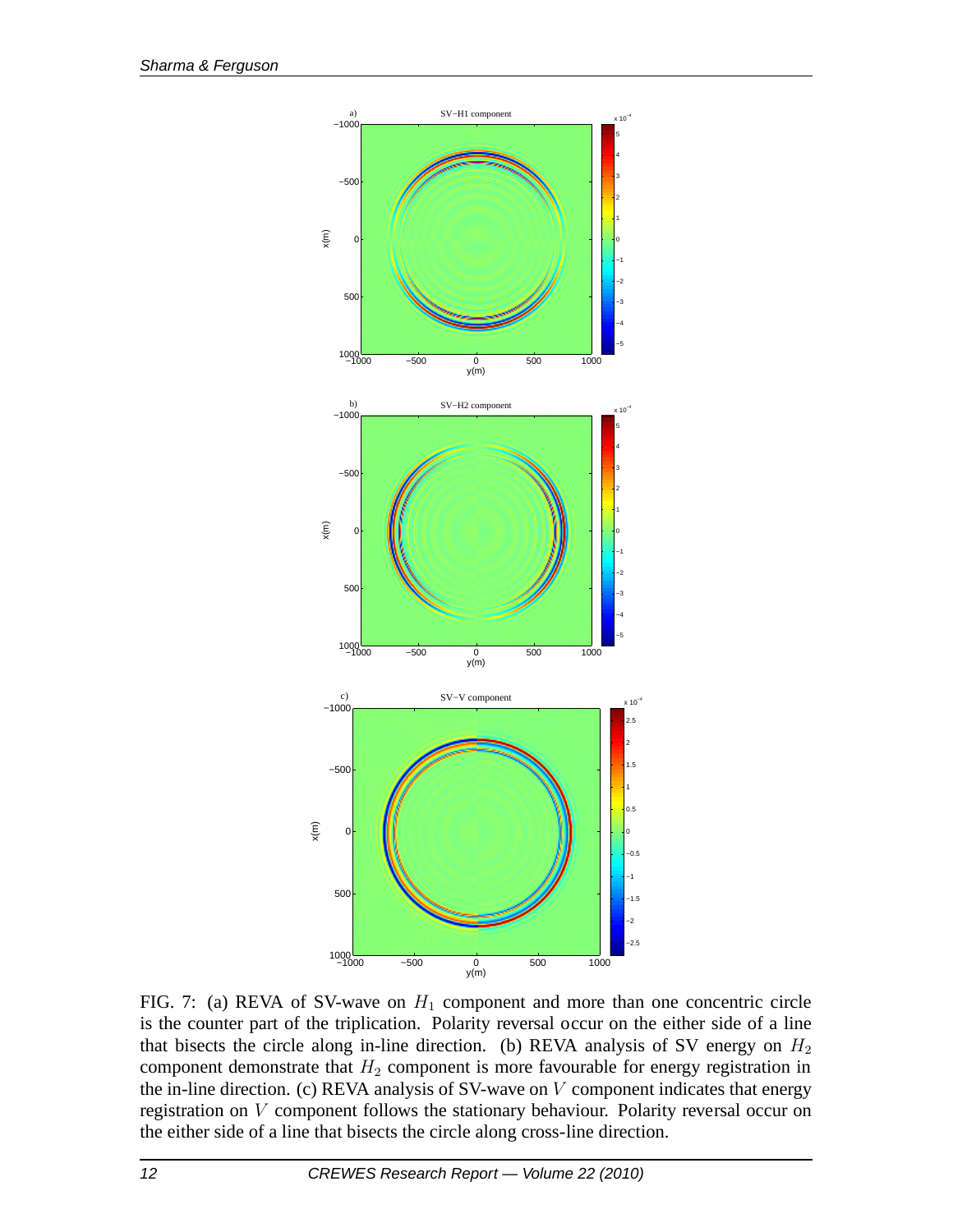

FIG. 8: (a) REVO analysis of SH-wave energy on  $H_1$  component indicates that a small amount of energy is registered on  $H_1$  component. (b) REVO of SH-wave energy on  $H_2$ component. Energy registration decreases with offset and polarity reversal occur on either side of zero offset. (c) Recorded energy of SH-wave on Vertical component and it is null in this case.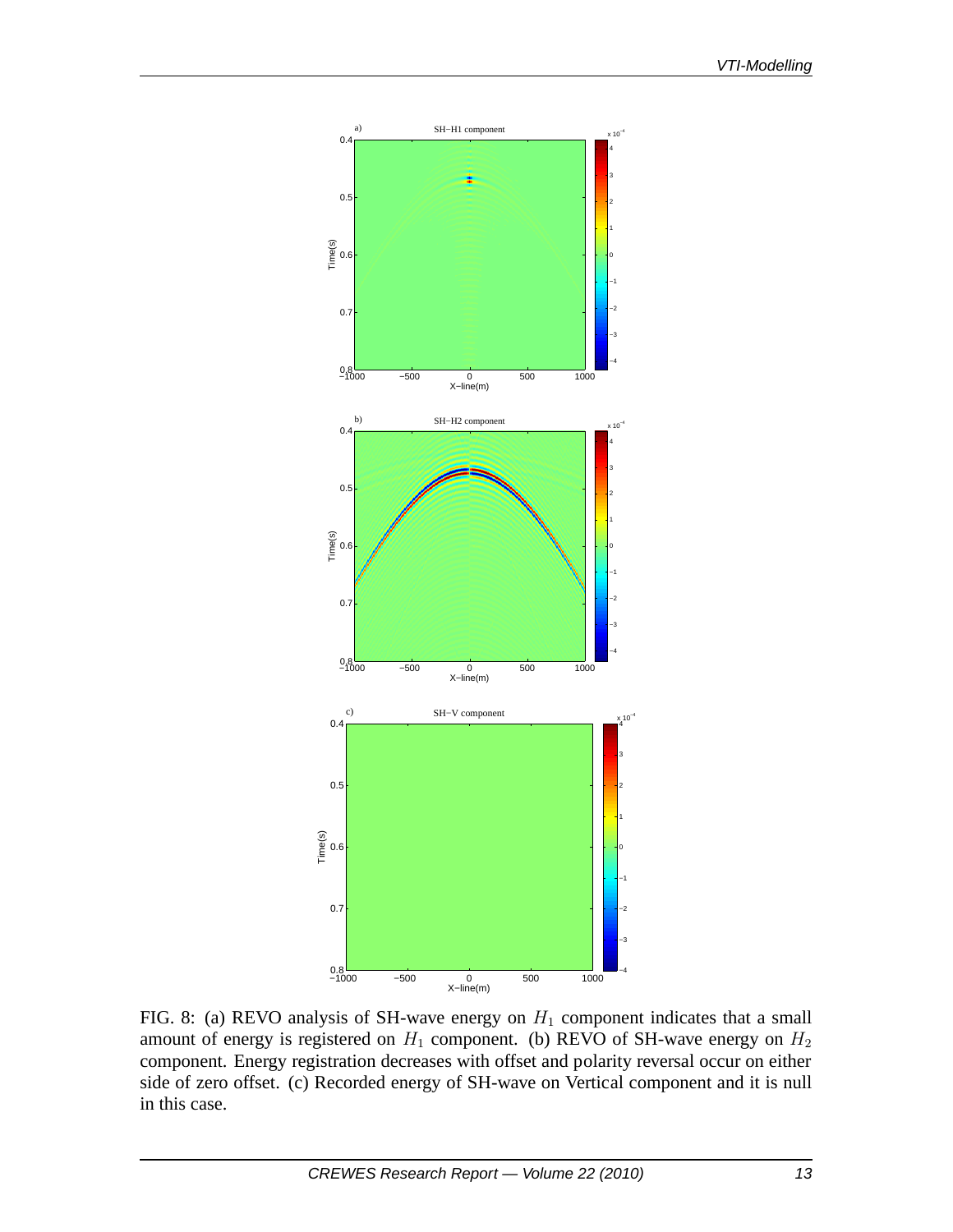

FIG. 9: (a) REVA analysis of SH-wave energy on  $H_1$  component indicates that energy registration decreases as azimuth increases from 0 to 90. Polarity reversal occur on either side of a line that bisect the circle along cross-line direction. (b) REVA of SH-wave energy on  $H_2$  component. Energy registration increases with azimuth and polarity reversal occur on either side of a line that bisect the circle along in-line direction . (c) Recorded energy of SH-wave on Vertical component and it is null in this case.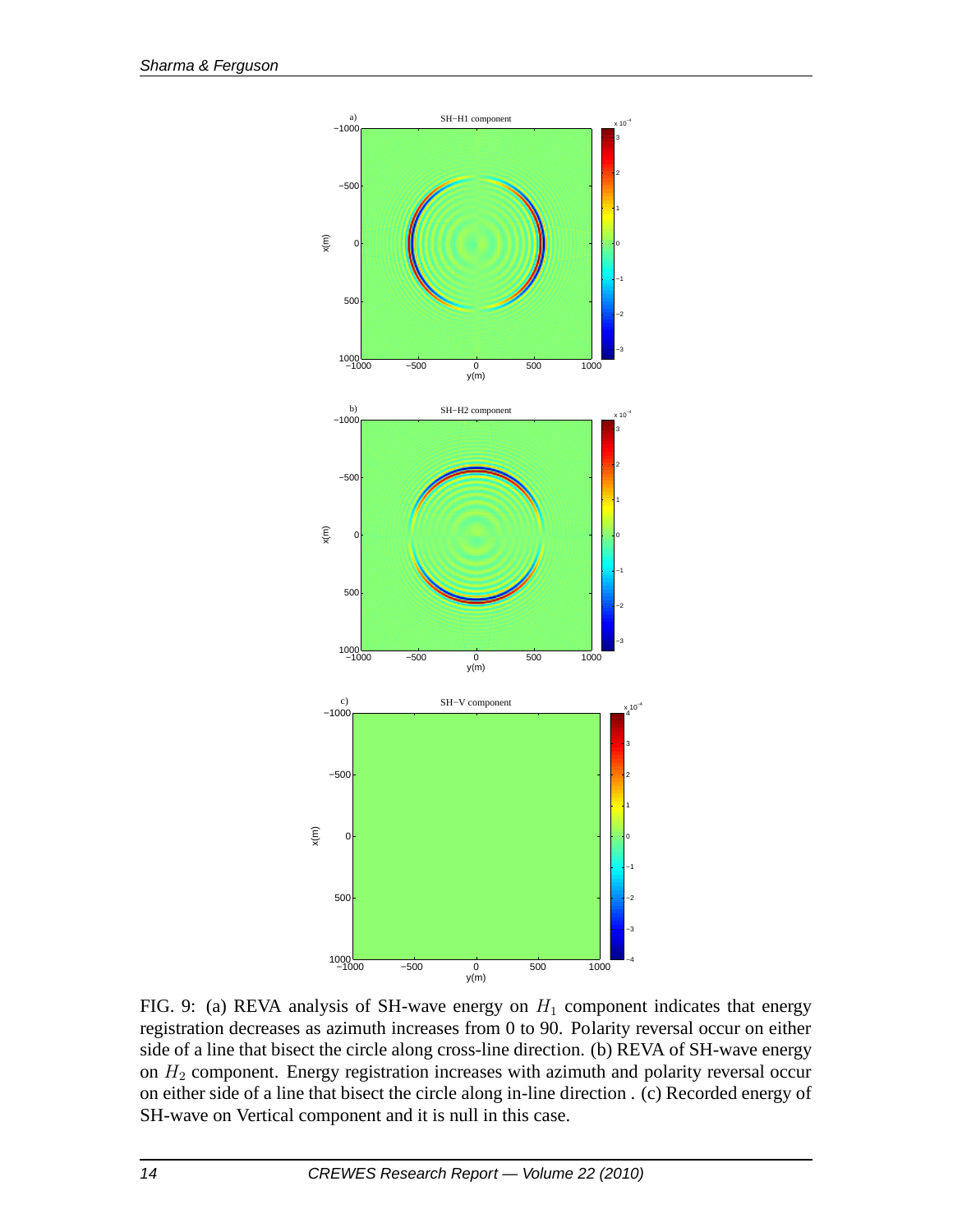

FIG. 10: The arrival time of the SV- and SH- waves at a geophone located at (a) zero offset (b) medium offset (c) far offset. At medium offset SV energy is arriving at two times (expected, unexpected). The unexpected arrival time of SV energy is supported by the cusps in anisotropic media. The arrival time of the SH-wave is less than that of SV-wave at far offset.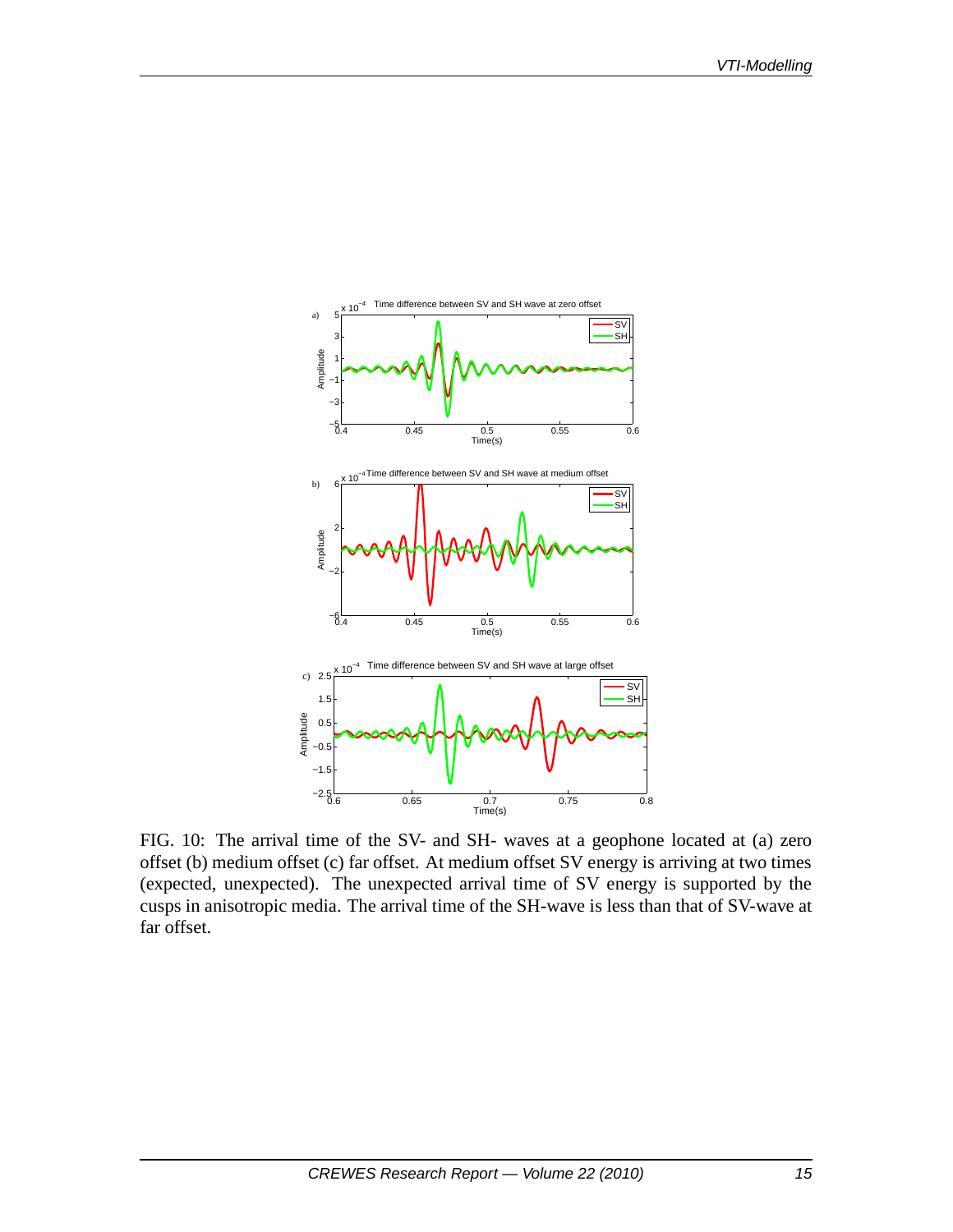

FIG. 11: The velocity variation of the SV- and SH-waves with the group angle. The velocity curve of the SV-wave shows the cusp phenomena and possesses multiple value at angle near by 45 degree in this case.

the group velocity behaviour with angle. It is observed that SH-wave velocity increases monotonically with angle(offset). Although, SV-wave velocity increases until maximum value is attained and then decreases and grasp the minimum value at far offset. As it is seen that up to medium offset, the SH-wave velocity surface lies below the SV-wave velocity surface, the arrival time of the SV-wave would be less than that of the SH-wave arrival time up to medium offset. At far offset, the SH-wave velocity surface attains its maximum value that is greater than the SV-wave velocity at the same offset and this behaviour shows the agreement for the occurred pattern of travel time of the SV- and SH-waves at far offset. It is also demonstrated that near by 45 degree of angle, the SV-wave velocity surface is multiple valued with cusp and reinforced to the occurred pattern of the unexpected arrival time of the SV-wave at medium offset.

#### **CONCLUSION**

 $9C - 3D$  seismic modelling for VTI has been accomplished in the plane wave domain. The authentication of the proposed extrapolation method has been demonstrated, kinematically. The REVO and REVA analysis of the known source (P, SV, and SH) on the components of the  $3C$  geophone have been delineated here in order to illustrate favourable condition of energy registration on different components of the  $3C$  geophone. Polarity reversal analysis with azimuth and offset has also been exposed. The phenomena of the triplication occurs in using an in-line source. This is supported by the another approach too.